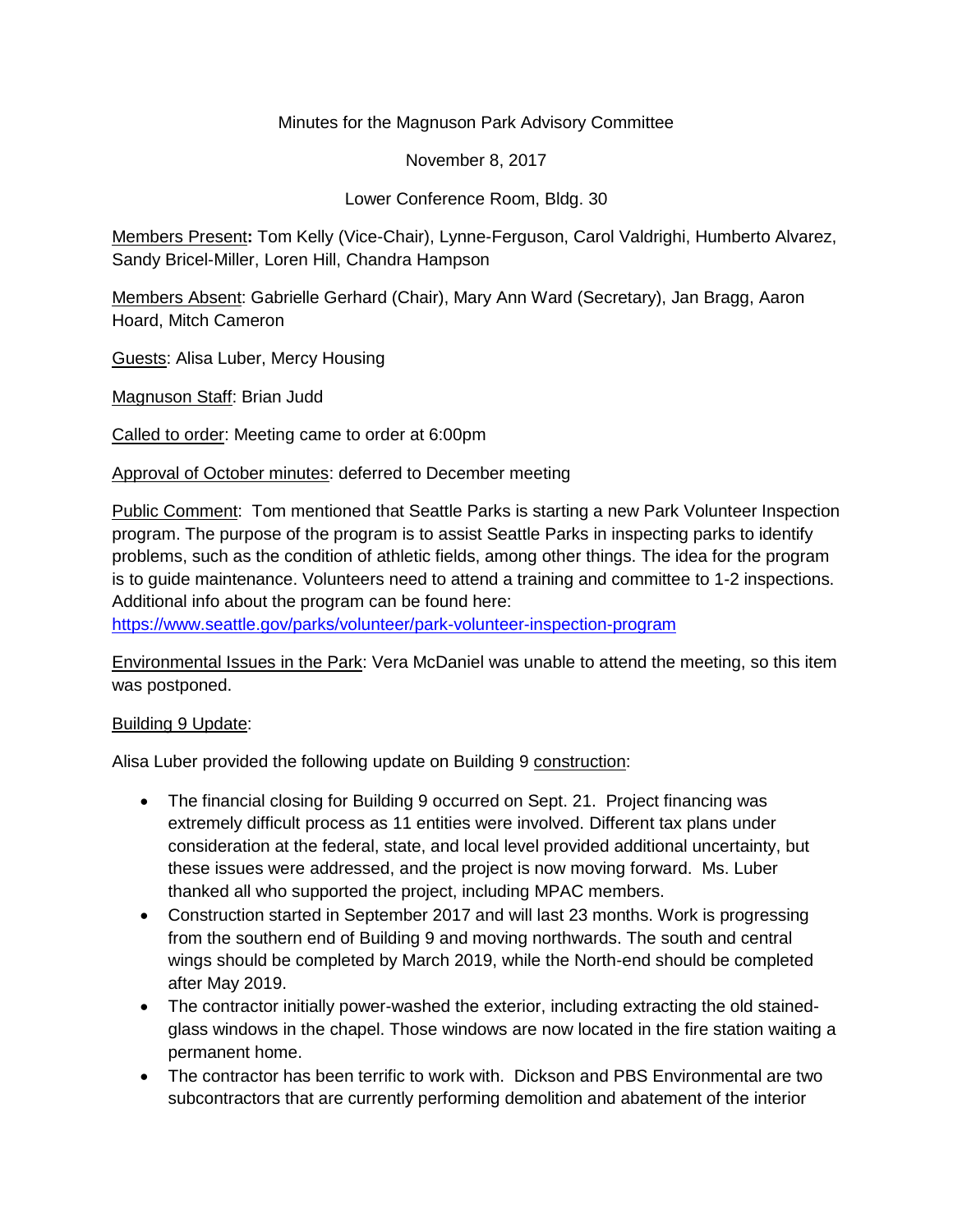walls and ceilings. This work entails removal of lathe & plaster walls and asbestos. The work is revealing old-growth Douglas Fir framing and very solid construction, especially of the ceiling and roof on the south-end of the building. Ms. Luber equated the original construction of the southern end of the building to a battleship. In addition to the demolition, the subcontractor is using techniques to ensure that no dust or other pollutants from the building contaminate the work site and park. They are measuring air quality and cleaning and recycling water on-site. The demolition materials are covered at all time and leave the building through a temporary transfer location. Construction employees are required to wear a respirator, hazmat suit and glasses to avoid contamination.

- The contractor initially power-washed the exterior of the building, including extracting the old stained-glass windows in the chapel. Those windows are now located in the fire station waiting a permanent home.
- Seismic retrofitting work will begin in a couple weeks. The contractor will install 10,000 helix anchors to shore up the building in the event of an earthquake. In addition, sewer and utility work is beginning, including a new storm sewer riser in the SE corner of the property. A lot of this work is taking place on the backside of the building.
- Ms. Luber noted that the demo work is occurring at amazing speed. The result is a structure that is clean and generally in great shape. There are some exceptions, but overall the condition of the structure is exceeding expectations.
- In summary, the project is currently on schedule (after 2 months!), but the contractor has been a good neighbor. There have been some minor truck traffic issues, but these issues are being addressed.

### Building 9 resident housing:

- With construction underway, Mercy Housing is shifting some focus to how to house future tenants. The current plan is to set up a leasing trailer in 2018 to begin advertising for the new housing and to take applications. This will not be a first-come, first served selection process, rather it is a very complicated selection process with various restrictions and income requirements.
- There are no residency requirements for applicants to Mercy Housing Magnuson. A large number of the future tenants are expected to be from the area.

### *Discussion*:

- Tom Kelly asked if the cost of the demolition is in the \$20 million range, which MPAC heard was needed for basics in the past decade. Ms. Luber said that demo cost is lower, but still very expensive given the volume of the materials and the requirement to do it right.
- Tom also said he and others would be curious to know the cost of the project's public financing if it could be shared now. Ms. Luber said she'd prefer to not disclose it at this time.
- Tom also mentioned that although he didn't think it a problem or damaging, project trucks hauling long trash dumpsters had been using Sports Field Drive NE instead of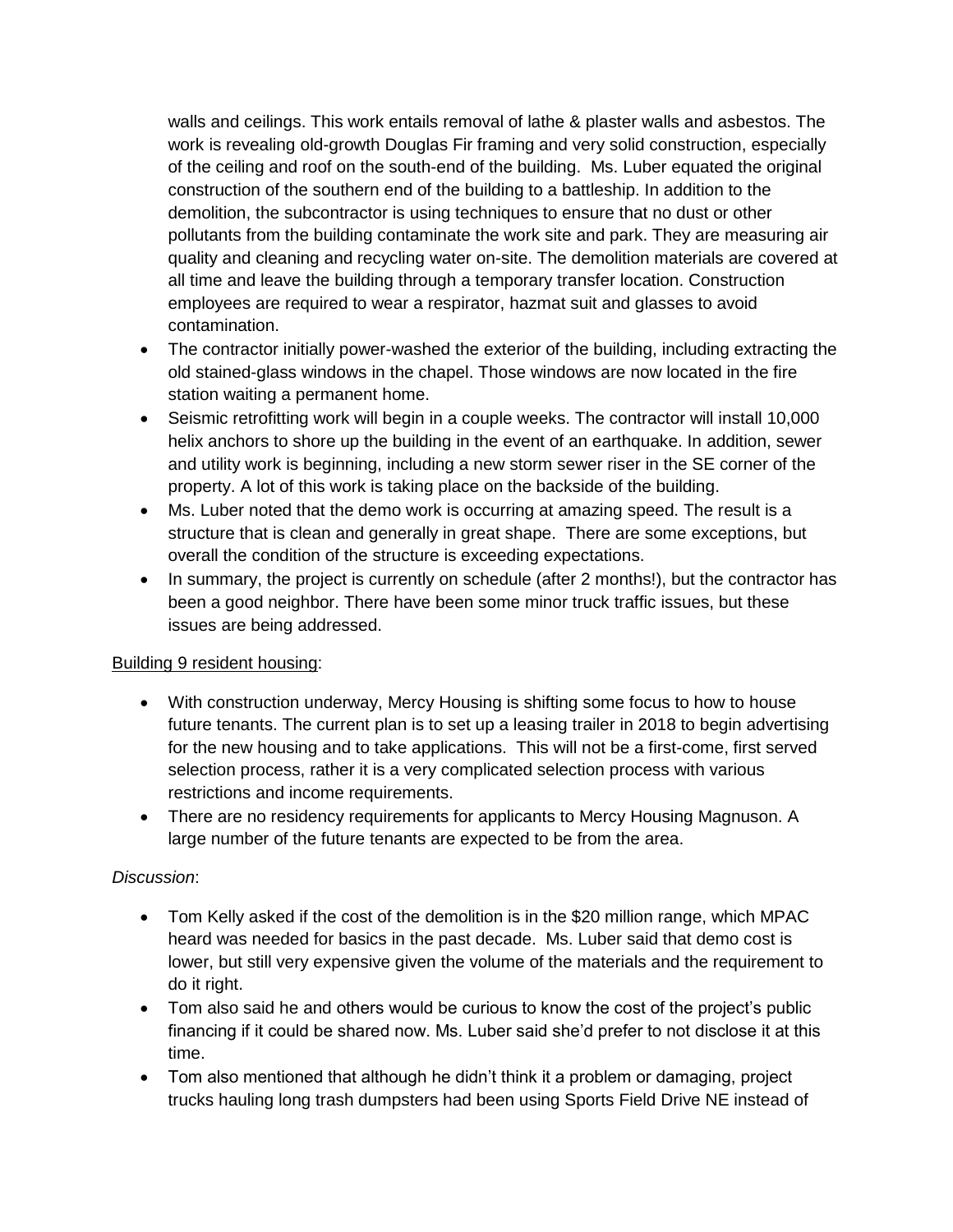$62<sup>nd</sup>$  Ave NE. Ms. Luber said that was due to rogue drivers and that the intent is to use 62nd .

- Lynn Feguson asked about landscaping. Ms. Luber noted that she has been to the Landmark Historic Board 5 times and worked with Karen Keist, landscape architect, to ensure that the grounds are properly landscaped given the historic nature of the property. Ms. Luber noted that they have to plant more trees.
- Finally, please save the date for the Mercy Magnuson Place groundbreaking on November 29, 2017 from 11am-12:30pm. Several state and local politicians will be on hand for the ceremony.
- Attendees agreed that "Mercy Magnuson Place" is a classy name!

# Community Center Update:

Carol Valdrighi provided an update on the community center renovation project. She asked that the following update be included for the record: "We are optimistic that the renovation 4800 sq ft of currently unusable first floor space in Magnuson Community Center will be fully funded. The estimated cost for the renovation is \$1,874,040. King County has allocated \$1 million for the renovation to provide space for active physical recreation. The terms of the \$1 million preclude its use to build a kitchen or study hall areas. To fund construction on those areas, we have received notice from City Council Member Lisa Herbold, Chair of the City Council's Budget Committee, that the City Council's initial proposed balancing package includes \$1.15 million for capital improvement at the community center."

"Councilmember's Herbold's balancing package also includes \$138,353 to fund three positions to increase permanent staffing at Magnuson Community Center. As of Nov. 8, we await the City Council's budget vote on Nov. 20 for capital and operating funding at the Center."

# *Discussion*:

- Carol mentioned that if any money is left over, she will look to air condition certain areas of the building that are too warm to use during the summer months. She noted that the State and King County have both sought funding for the renovation project. She specifically mentioned Rod Dembowski for his work on behalf of the center. Loren Hill mentioned that he will share the city council budget once it passes in order to shed light on additional resources that may be available. If there is extra money from the feasibility study, Carol mentioned that she would like to address the lack of handrails on the bleachers in the gym.
- Tom Kelly asked how many full-time equivalents \$138,000 would cover. No one was sure, although it may be less than three because the funds cover benefits as well as salary.
- If anyone wants to tour the community center following the Mercy Magnuson Place groundbreaking, Carol will be happy to accommodate that.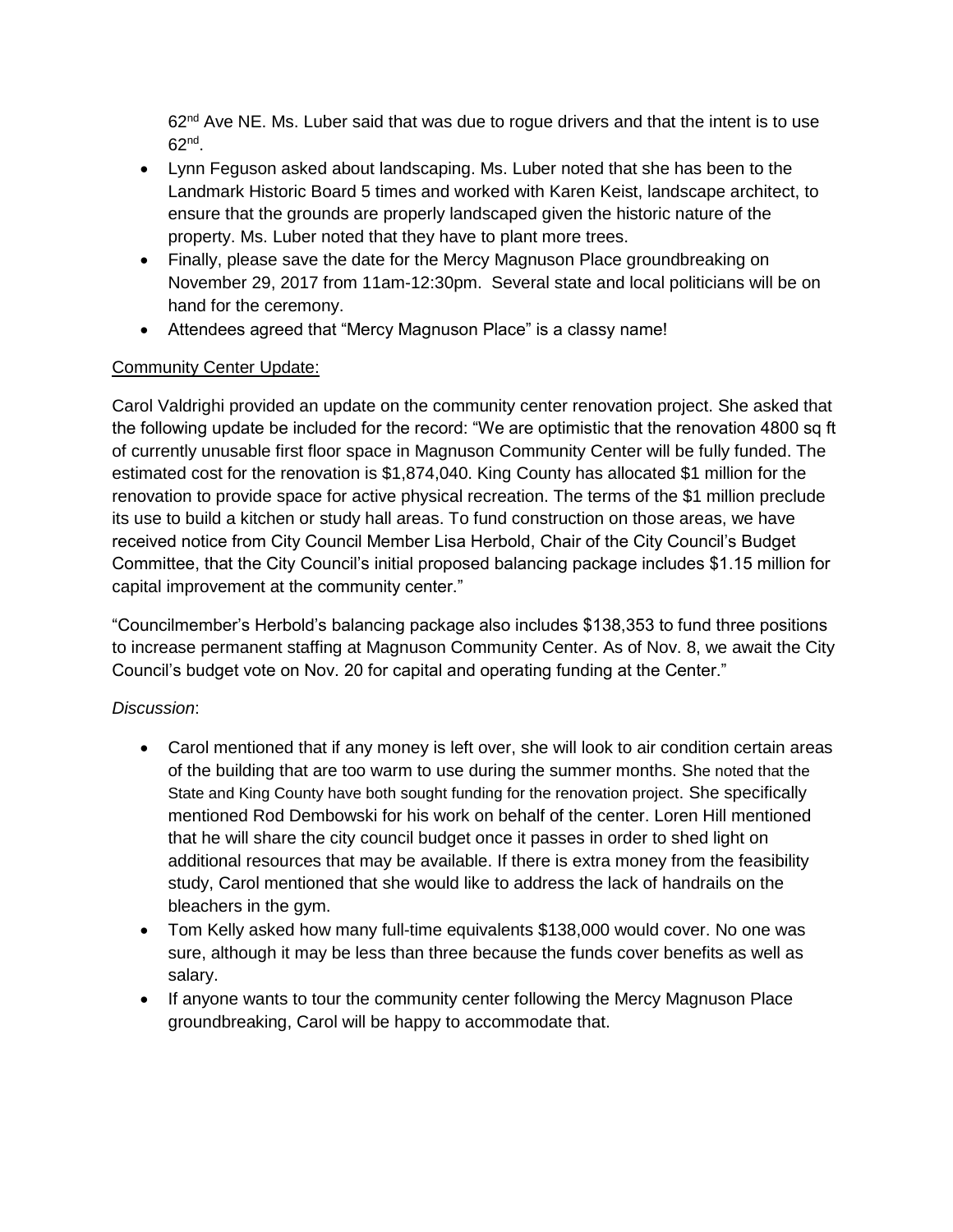Director's Report: Brian Judd discussed the Park Department's Invitation for Investment in Building 2. Brian mentioned the following points with respect to the Invitation:

- This is an open-ended process. Seattle Parks has notified the two finalists from the previous RFP process and invited them to talk if they think they meet the financial requirement.
- The key criteria for the new investment is the project's demonstrated ability to finance and complete the project.
- Mothballing Building 2 has not started and it is unclear if money has been allocated for this process.

Tour of Building 18

• Sandy is going to take the lead to set up a tour of the building with Brian. The tour may occur before or after the next MPAC meeting.

### Mollusk Brewing

• The negotiation is completed and Cody from Mollusk is aiming for a signed agreement with Seattle Parks by the end of the year, with opening of the restaurant in March or April. Cody is very excited!

# Open Studio Space

• Sandy reported that most of the artists (25 or 30) participated in the recent open house event. She said it was a very positive event with many people interested in art and the building.

# MPAC Slate for 2018

- Brian is working on the slate of items for discussion in 2018 and should have that for consideration to MPAC members in December. MPAC is in need of a secretary for 2018.
- The Parks Superintendent has resigned, effective January 2018. He plans to help run the family welding business. The decision is nothing political. Brian reported that he has no insight on the next Parks superintendent. Christopher Williams may fill in, but his health is an issue.

SPR 2017 Parks and Open Space Plan: Loren Hill presented the following ideas for moving forward with ensuring that Magnuson Park is included in discussion about future funding.

- The Plan is a document with lots of glossy photos. The information contained in the plan is sometimes misleading however, specially in how it counts fields. For example, an athletic field that includes a baseball diamond together with a soccer field is counted as 2 separate fields when in reality there is one field and it is dual-use.
- The Plan is the 6-year planning document, which is approved by City Council. It is a good vehicle for planning for recreation at Magnuson.